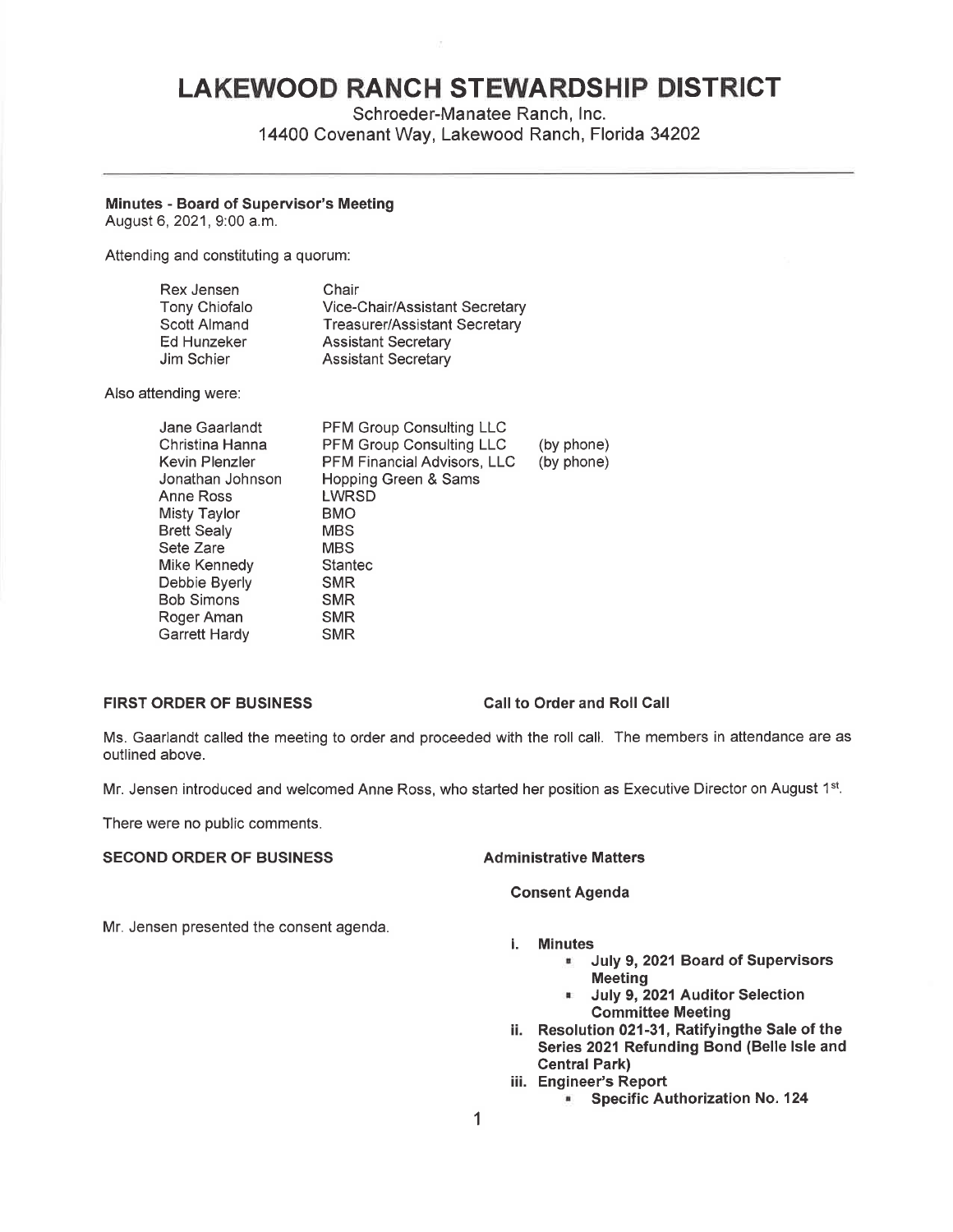**Stantec** Services Associated with the Lakewood Ranch Stewardship **District** General District Engineering Services (Fiscal Year 2021-2022)

- Change Order No. 101 Under Specific Authorization No. 76 **Stantec** Waterside Master Utilities -Miscellaneious Services Project
- Change Order No. 13 Woodruff & Sons, Inc. Waterside Place Boulevard and Waterside Place Park Earthwork Waterside Park Phase #2 conduit sleeves for sidewalk crossing; Backflow assembly change per Sarasota County
- Change Order No. 2 Woodruff & Sons, Inc. White Eagle & Malachite / 44<sup>th</sup> Ave E Traffic Signals Sidewalk Removel / Replace at White Eagle Blvd.
- Change Order No. 3 Woodruff & Sons, Inc. White Eagle & Malachite / 44th Ave E Traffic Signals Rangeland Signal Modification
- Change Order No. 1 Sun State Landscape Management, Inc. Waterside Place Island Park Increase in size of **(15)** Southern Live Oaks to 100gallon, 16'-18'Ht., 4" Cal. From original contract specifications

On MOTION by Mr. Chiofalo, seconded by Mr. Almand, with all in favor, the Board of Supervisors of the Lakewood Ranch Stewardship District approved the items on the consent agenda.

### THIRD ORDER OF BUSINESS **BUSINGS** Business Matters

Public Hearing on the Adoption of the District's Fiscal Year 2021-2022 Budgets and the Imposition of Operations and Maintenance Special Assessments

- o Public Comments
- o Board Comments
- A. Consideration of Resolution 2021- 32, Relating to the Annual Appropriations and Adopting the Fiscal Year 2021-2022 Budgets
- B. Resolution 2021-33, Imposing Special Assessments and Certifying an Assessment Roll for the Fiscal Year 2021-2022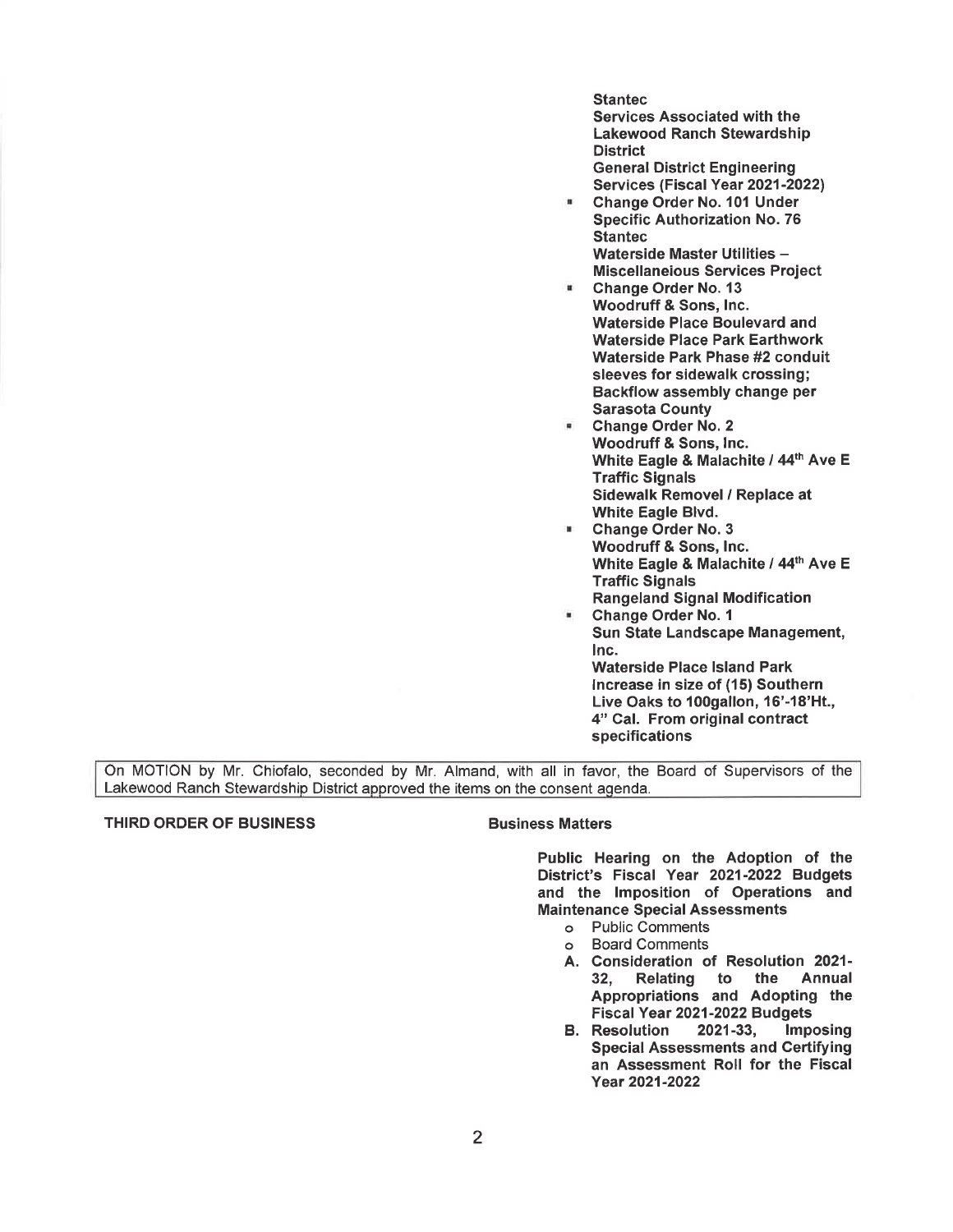On MOTION by Mr. Schier, seconded by Mr. Chiofalo, with all in favor, the Board of Supervisors of the Lakewood Ranch Stewardship District opened the public hearing.

There were no comments from the public.

Mr. Chiofalo noted for the record that there were no changes to the budgets previously presented to the Board.

On MOTION by Mr. Schier, seconded by Mr. Almand, with all in favor, the Board of Supervisors of the Lakewood Ranch Stewardship District closed the public hearing.

Mr. Plenzler confirmed that the assessments levied are below the previously noticed maximum levels.

On MOTION by Mr. Chiofalo, seconded by Mr. Almand, with all in favor, the Board of Supervisors of the Lakewood Ranch Stewardship District approved Resolution 2021-32, Relating to the Annual Appropriations and Adopting the Fiscal Year 2021-2022 Budgets.

On MOTION by Mr. Chiofalo, seconded by Mr. Almand, with all in favor, the Board of Supervisors of the Lakewood Ranch Stewardship District approved Resolution 2021-33, Imposing Special Assessments and CertifvinQ an Assessment Roll for the Fiscal Year 2021-2022.

**FOURTH ORDER OF BUSINESS CONSIDERED FOURTH ORDER OF BUSINESS Relative to Sweetwater Project, Series 2021 Bonds** 

**A. Other Matters** (provide under separate cover)

Mr. Johnson noted that there were no action items under this item.

Ms. Zare noted that the delegation resolution would be presented at the September meeting.

**FIFTH ORDER OF BUSINESS Consideration of Financing Matters Relative to Isles at Lakewood Ranch, Series 2021 Bonds** 

**A. Other Matters** (provided under separate cover)

Mr. Johnson noted that there were no action items under this item. Ms. Zare noted that the pre-closing was anticipated in conjunction with the September meeting.

SIXTH ORDER OF BUSINESS **Consideration of Matters Relative to the Azario GDP Modification** 

- **A. Amended Master Assessment Methodology**
- *B.* **Other Matters** (provided under separate cover)

Mr. Plenzler noted that based on discussion at the previous meeting regarding the potentiality of a townhome product some text amendments had been made to incorporate the town home product.

On MOTION by Mr. Schier, seconded by Mr. Almand, with all in favor, the Board of Supervisors of the Lakewood Ranch Stewardship District approved the text amendments in the Amended Master Assessment Methodoloav.

**SEVENTH ORDER OF BUSINESS Consideration of Matters Relative to Northeast Sector (Phase 2C)** 

- **A. Addendum to Supplemental Assessment Methodology**
- **B. Resolution 2021-30, Supplemental Assessment Resolution**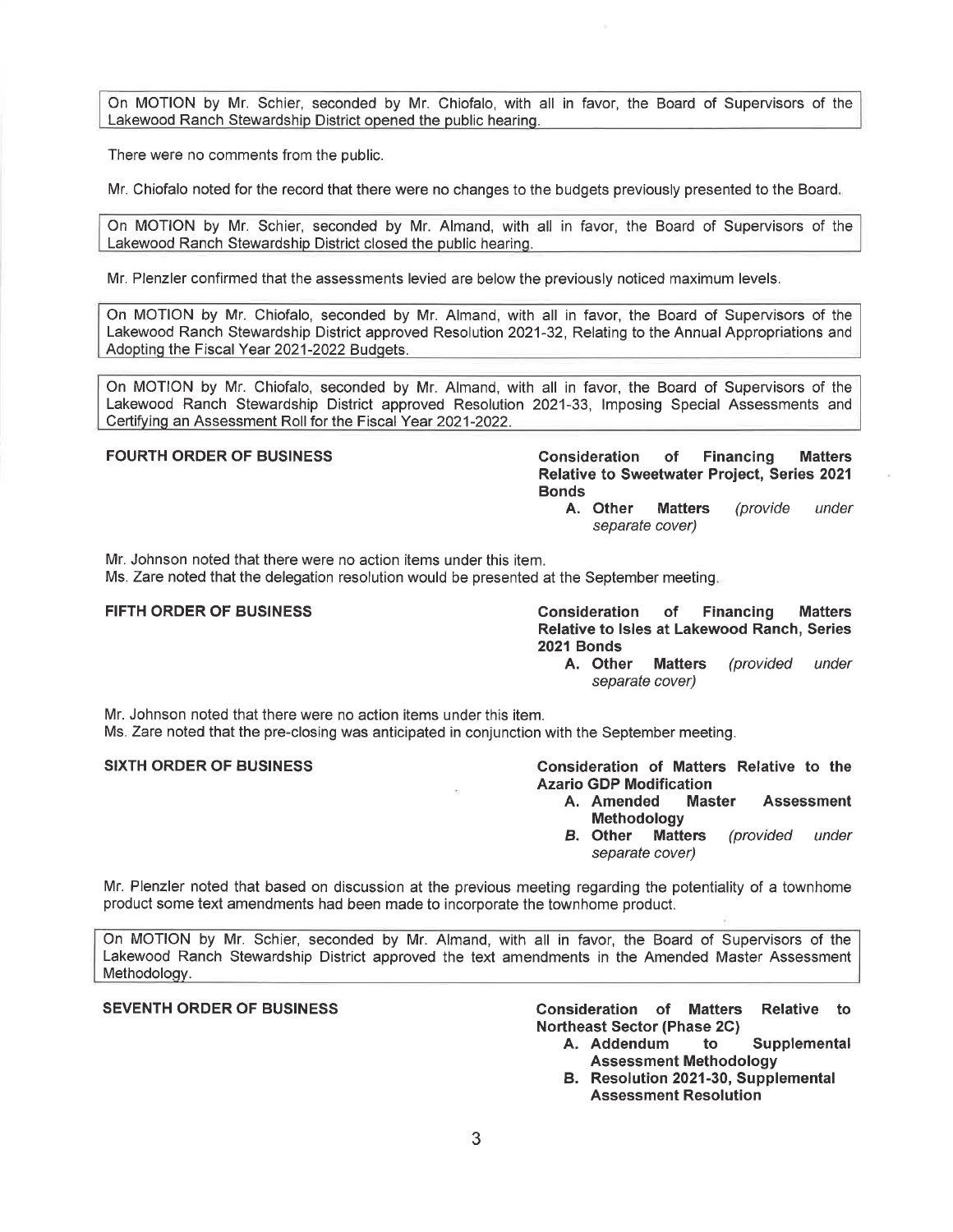**C. Other Matters** (provided under separate cover)

Mr. Plenzler noted that a few text amendment had been made to the addendum to be consistent with the Updated Master Methodology with respect to the update to the unit count and to the moneys in the retainage account associated with the expansion parcel.

On MOTION by Mr. Chiofalo, seconded by Mr. Almand, with all in favor, the Board of Supervisors of the Lakewood Ranch Stewardship District approved Resolution 2021-30, Supplemental Assessment Resolution.

Ms. Taylor noted that there were funds in a restricted account and she had prepared directions for the Trustee to move those funds into the project account which needed to be signed by the Chair.

**EIGHTH ORDER OF BUSINESS Consideration of Resolution 2021-34, Confirming the Authority of the Chairman, Vice Chairman and Executive Director to Sign Documents Related to Real Estate** 

Mr. Johnson presented the resolution adding Ms. Ross as authorized signor.

On MOTION by Mr. Almand, seconded by Chiofalo, with all in favor, the Board of Supervisors of the Lakewood Ranch Stewardship District approved Resolution 2021~34, Confirming the Authority of the Chairman, Vice Chairman and Executive Director to SiQn Documents Related to Real Estate.

### **NINTH ORDER OF BUSINESS FINALLY RESISTING FINANCIAL Matters**

**Draw Requests & Requisitions** 

Mr. Almand presented for the Board's Consideration:

**Requisition List for Draw No. 8 Northeast Sector Phase 2C Series 2020 Bond** 

On MOTION by Mr. Chiofalo, seconded by Mr. Schier, with all in favor, the Board of Supervisors of the Lakewood Ranch Stewardship District approved Draw No. 8 for Northeast Sector Phase 2C.

> **Requisition List for Draw No. 25 Lakewood Centre North Pre-Funding**

On MOTION by Mr. Chiofalo, seconded by Mr. Schier, with all in favor, the Board of Supervisors of the Lakewood Ranch Stewardship District approved Draw No. 25, Lakewood Centre North - Pre-Funding.

> **Requisition List for Draw No. 20 The Villages of Lakewood Ranch South Pre-Funding - Landowner/County Construction Funding Agreement**

On MOTION by Mr. Chiofalo, seconded by Mr. Schier, with all in favor, the Board of Supervisors of the Lakewood Ranch Stewardship District accepted the Construction Funding and approved payment of Requisition List No. 20 for The Villages of Lakewood Ranch South.

> **Requisition List for Draw No. 44 Lakewood Centre & NW Sector Pre-Funding**

On MOTION by Mr. Chiofalo, seconded by Mr. Schier, with all in favor, the Board of Supervisors of the Lakewood Ranch Stewardship District approved Draw No. 44 for Lakewood Centre & NW Sector.